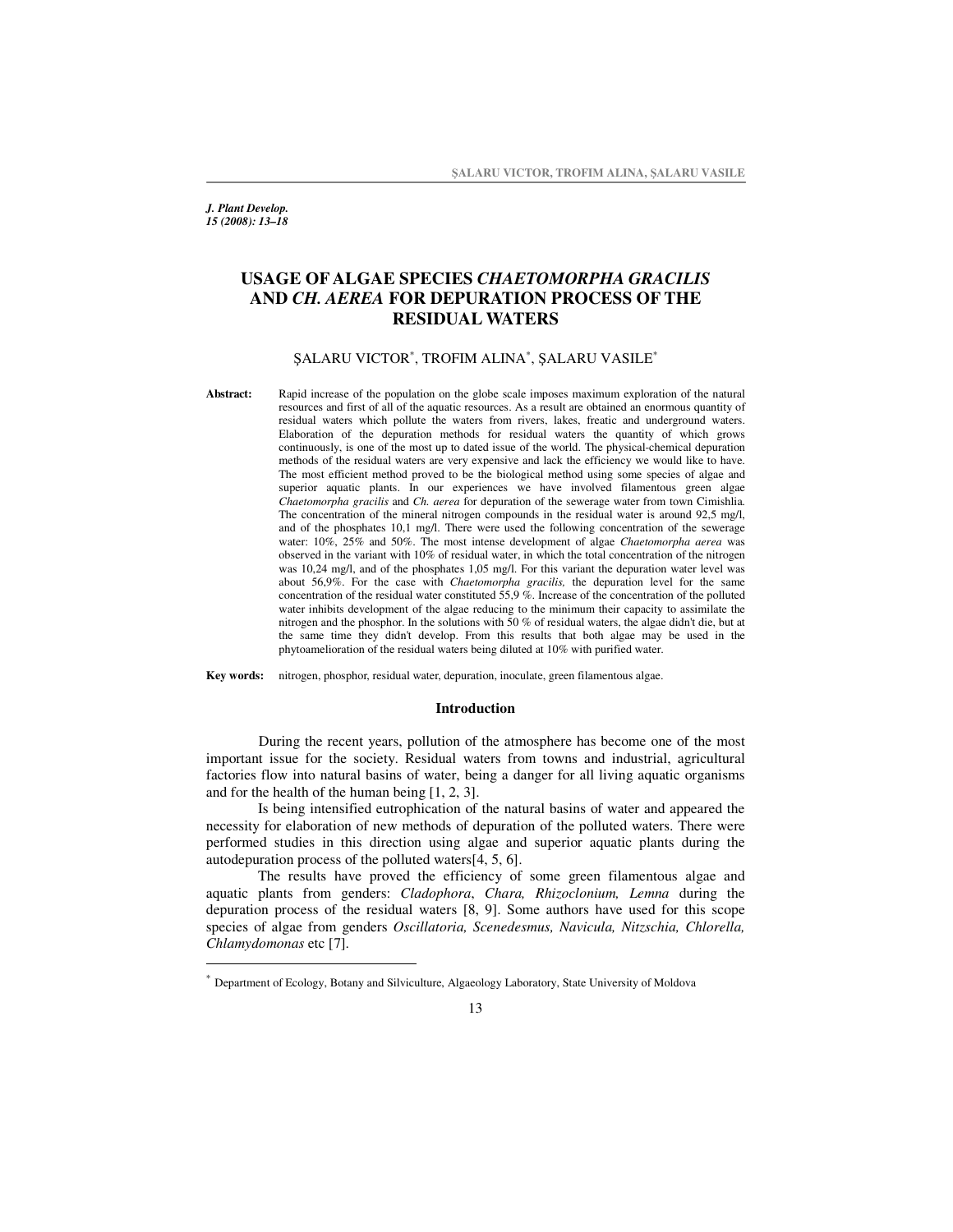The scope of our work is to use some species of green filamentous algae *Chaetomorpha aerea* and *Chaetomorpha gracilis* for the depuration process of the sewerage waters from town Cimishlia.

#### **Materials and methods**

In order to elaborate new methods for phytoamelioration of the residual waters of sewerage origin from town Cimishlia, there were made experiments on two species of green filamentous algae, *Chaetomorpha gracilis* and *Ch. aerea.*

These algae were collected from the lake of village Danceni and from village Calimaneshti during summer period of 2006 and maintained in laboratory conditions in the water from the respective lakes, at the room temperature and natural illumination. For our studies there were used the following concentrations of sewerage waters: 10%, 25% and 50%. The inoculation was done with 5 g of green biomass for each sample.

The experiments were performed during 29.05.06 - 26.06.06. The experiments were performed in glass containers with a volume of 10l. There were analyzed the following chemical parameters of the water at the beginning and end of the experiment:  $(PO_4^3, CCO-Mn, NO_2, NO_3, NH_4^+)$ . The chemical analyses of the water was done within the Algaeology Laboratory of the State University of Moldova and in the analytical laboratory of the Republican Center for Agrochemicals Maintenance, using contemporary methods for estimation of the water qualities.

## **Results and discussions**

In order to determine the oscillations of the chemical composition of the water, the inoculates of the respective algae being exposed, we have determined the quantities of the ions from the nitrogen group as well as the phosphates and oxidization of the polluted water used for experiments. As a result we've concluded that in the polluted water the quantity of the respective ingredients is over about 2-10 times the admissible limits.

The total concentration of the mineral nitrogen compounds from the residual waters diluted at 50% is about 50,32 mg/l, and of the phosphates - 5,2 mg/l. Also, is quite high the content of the chemical oxygen consumption (CCO-Mn), determined through permanganatometry, the quantity of which being higher 7,4 times in respect to the admissible limit which is 222 mgO/l, pHl of the water - 8,3, being determined by the high concentration of the bicarbonates (719 mg/l) and of the ammonium ions (16,3 mg/l), the quantity of which is 8,2 times higher than the admitted limit for the waters with destination for fish growing.

At the beginning of the studies there was determined the maximal and optimal concentration of the polluted water in which the algae develops. There was established that most intensely the algae develop in the concentration of 10% and the tolerance limit of the algae towards the complex of the proposed chemical compounds is 25-50%.

The comparative analyses of the obtained results clearly demonstrate that the most intense development of the algae *Chaetomorpha aerea* and *Chaetomorpha gracilis* is in the variant with 10% of residual waters, where the level of nitrogen, phosphor assimilation constituted 56,9 % and respectively 55,9% (fig.1A, B). according to fig. 1, the assimilation process of the biogenic substances from water is more accelerated during the second and third week of the experiment, when the quantity of the pollutant decrease with about 47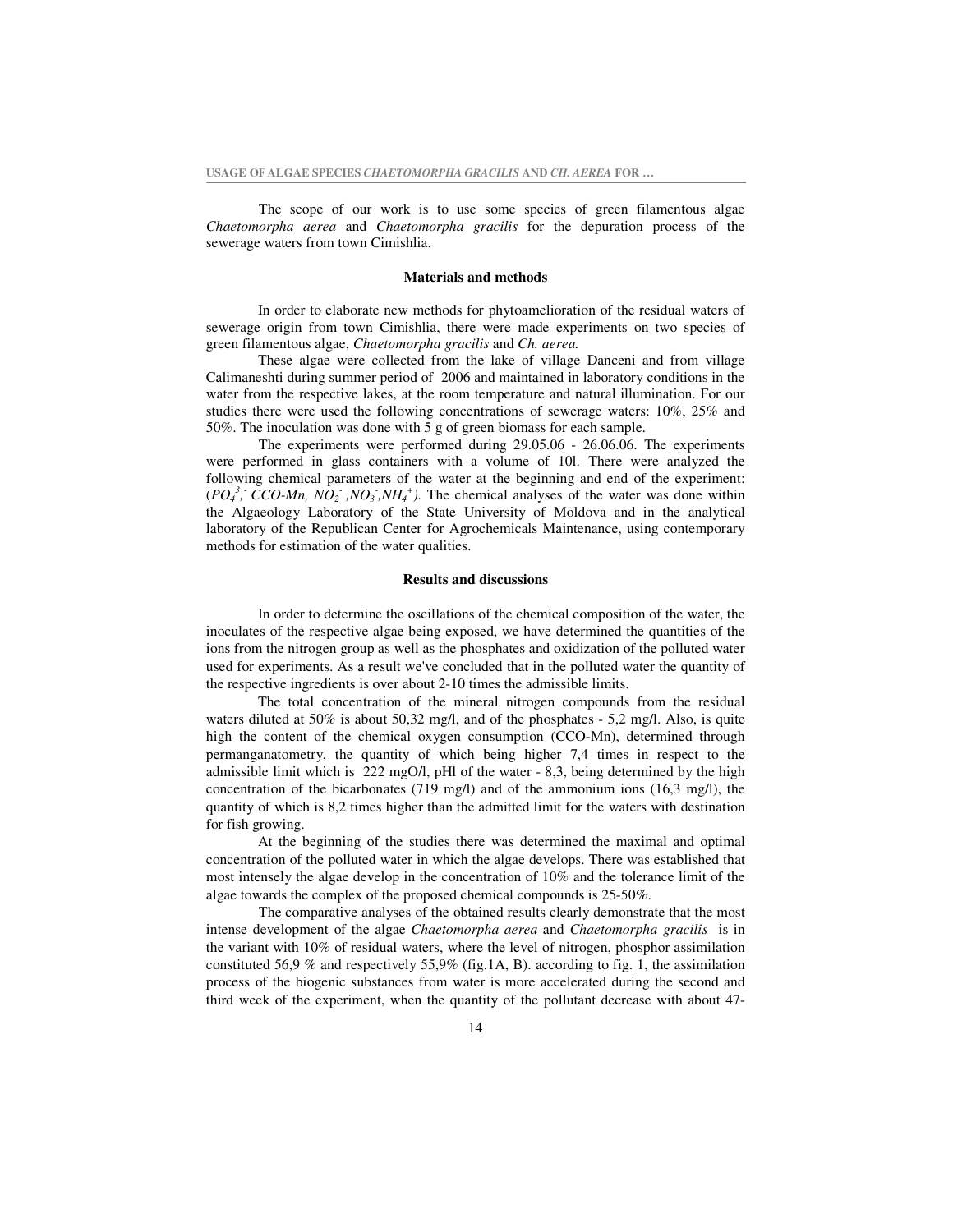77%, after which, during the last week the accelerated increase of the algae mass leads to alteration and damages the quality of the water.

That is why after two weeks from inoculation, the algae biomass shall be extracted from the water at least around 50 %.

The depuration process of the water off **phosphor ions**, shown in fig. 2 demonstrates slow decrease of the respective element during the first week. In the variant with 10 % with *Chaetomorpha aerea* the decrease is between 7,7 % and 42,8% oscillating from 1,05 up to 0,60 mg/l, and in the variant with 25% of residual water - between 2,62- 2,0mg/l and in the variant with 50 % between 5,2-4,8mg/l. According to fig. 2 the maximal depuration values were observed in variant with 10% surplus of sewerage water, and the minimal in the variant with 50%.



**Fig. 1.** Depuration dynamics of the polluted water under the influence of the inoculate **A -** *Chaetomorpha aerea* and **B -** *Ch. gracilis*

Similar is the decrease of the phosphates in the variant with *Ch. gracilis,* where the assimilation of the phosphor in the variant with 10% was the maximal. After seven days of algae cultivation there were stated decrease from 1,05 up to 0,3 mg/l, or with 42,8% of the phosphates. In the variant with 50% there were assimilated only 11,5% from their total initial quantity. The complete assimilation of the phosphor ions was observed in the variant with 10% with *Chaetomorpha aerea.*

For the experiments with the second species - *Chaetomorpha gracilis (fig. 2 B)* there was observed decrease of the phosphates in the variant with 25 % from 2,6 up to 1,8 mg/l with about 31,3 %. During the first week the phosphates quantity decreased from 2,6 up to 2,3 mg/l or about 16,0 % and after 16 days the phosphates concentration comes to its minimal value, around 1,8 mg/l.

As a result of assimilation of nutrition substances, considerable increases the algae biomass which covered the entire water surface. During the last week started decomposition of the biomass, a fact which contributes to secondary pollution of the water, reducing in such a way the depuration process to 1%. Analyses of the witness sample where the decrease of the phosphates come only up to  $4\%$  demonstrate the contribution of the algae for the amelioration process of the sewerage waters.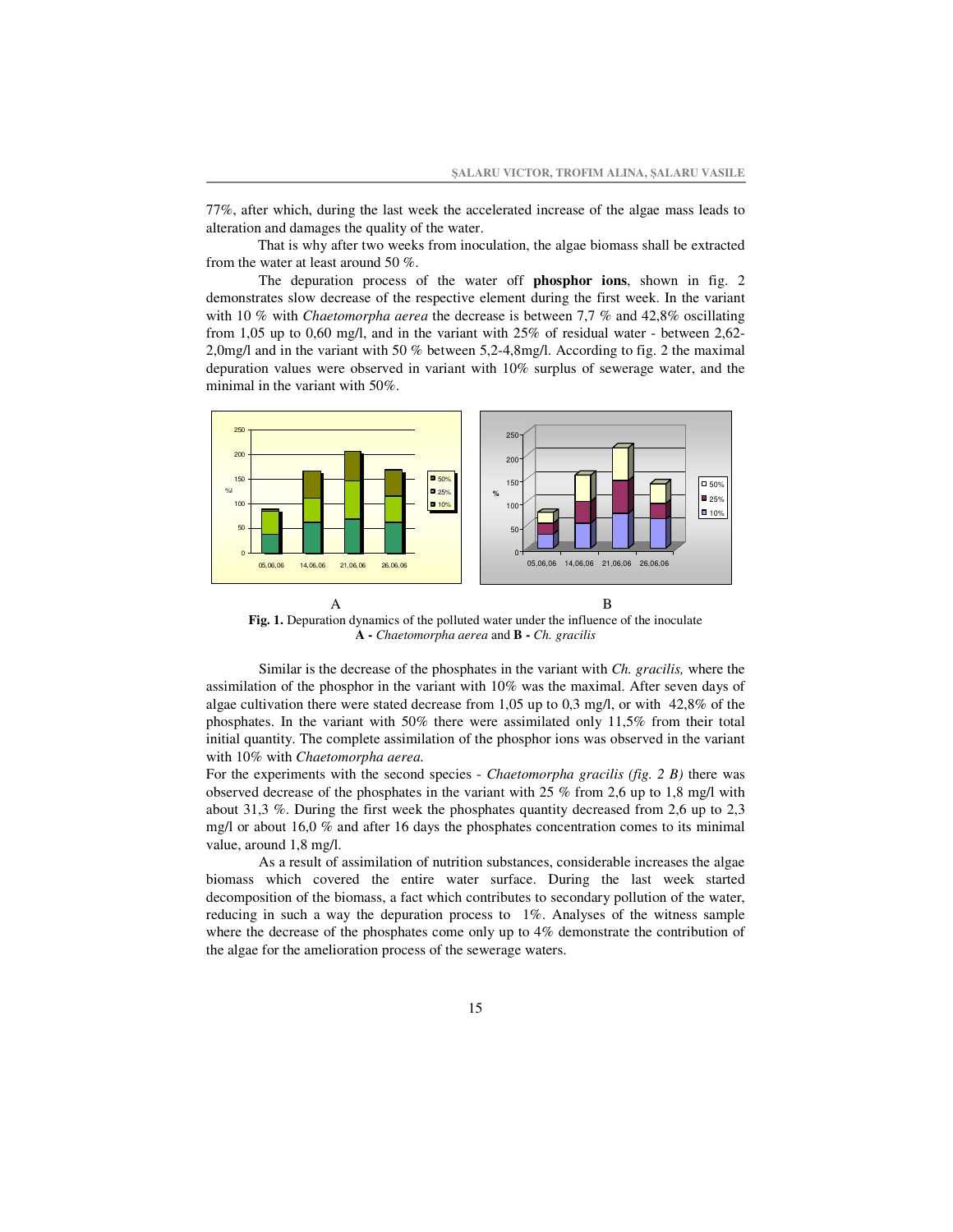

**Fig. 2.** Dynamics of the phosphor ions from the water subject to experiment with inoculate (5g) **A -** *Chaetomorpha aerea* and **B** - *Ch. gracilis*

It is well known the fact that the most important chemical value that characterizes the sewerage waters is the ammonium ion (NH4+), being very intensely assimilated by algae. In the variant with 50 % sewerage water, *Chaetomorpha aerea* during first seven days has assimilated from 16.3 mg/l up to 13.8 mg/l reducing with 15.3 % from its initial concentration. After 16 days of cultivation, the concentration of the ammonium ions has been reduced from 16,3 up to 5,9 mg/l constituting 63,8 %. After 28 days of cultivation, the concentration of the ammonium for this variant has decreased up to 5,2 mg/l (fig.3).

As we can see, during the first week of cultivation of both species of algae there takes place consumption of the ammonium ions. In the variant with 50% and 25% of sewerage water with *Chaetomorpha aerea* ( fig.3 A), the most intense assimilation of the ammonium ions has been reduced from 8,0 up to 2,8 mg/l with about 25 % sewerage water and from 16,3 up to 5,9 mg/l in that with 50  $%$  addition of polluted water, constituting 65,0 % and 63,8 %. This demonstrates the role of the algae for the depuration process of the residual waters.



**Fig. 3.** Decrease in % of the ammonium ions concentration in the polluted water cultivated with **A -** *Chaetomorpha aerea* and **B –** *Ch.gracilis*

An index that characterizes intensity of the pollution process of the sewerage waters is the oxidization process which mainly depends on the activity of the algae. As result of photosynthesis the algae enrich the water with oxygen and reduce the quantity of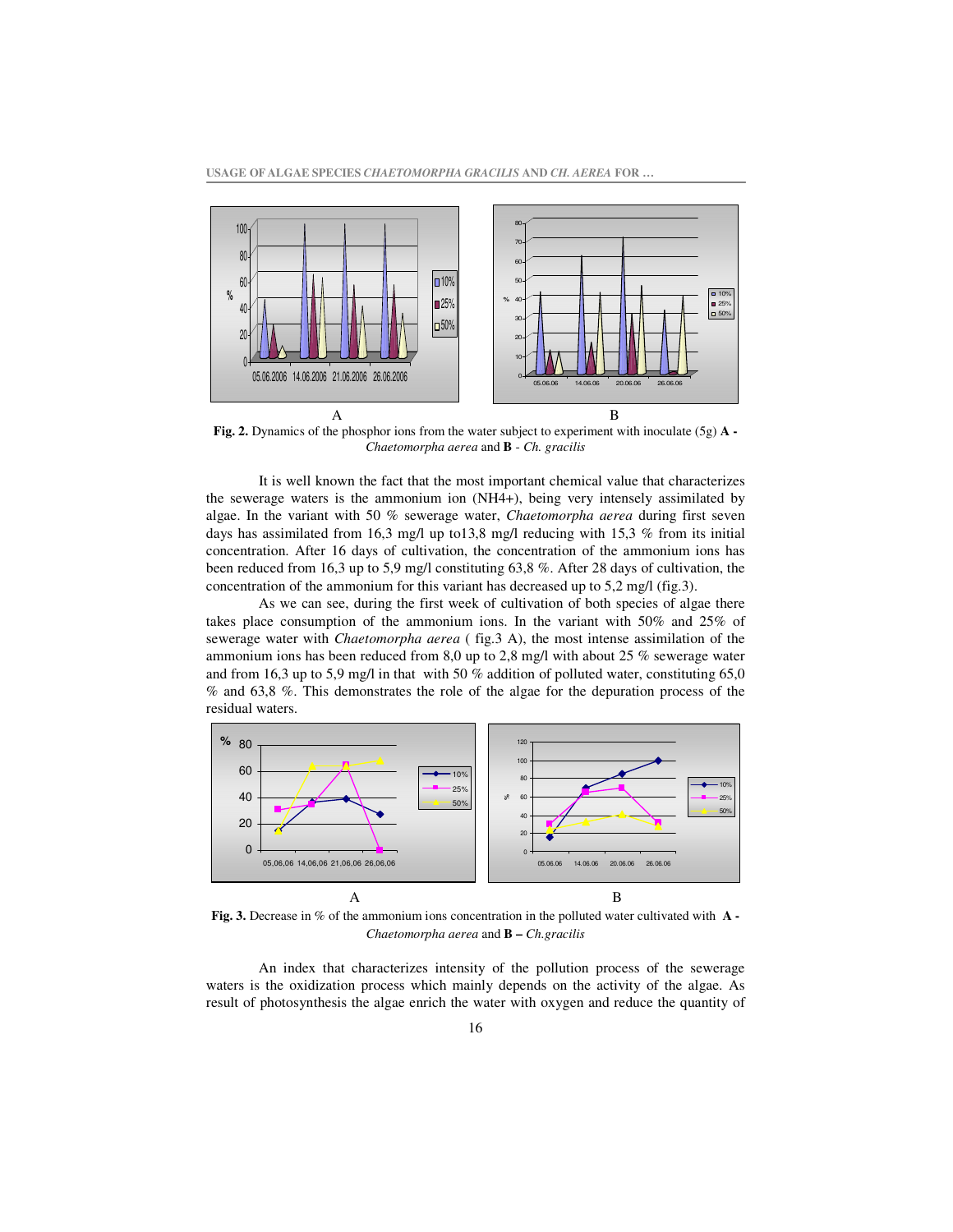the organic substances which alterate in water. The maximal decrease of the oxidization in the variant with 10% of residual water with *Chaetomorpha aerea* were observed during the third week of cultivation and constituted 83,9 % from the initial value, oscillating between 62 and 10mgO/l. During the first week of algae cultivation the oxidization has been reduced from 62 up to 33mgO/l and after 16 days came to a level equal to 20 mgO/l. During the last week of algae cultivation, the oxidization increased up to 34 mgO/l, a fact that speaks about the decomposition of the algae biomass. In the variant with 25  $\%$  residual waters, the oxidization has been reduced from 122 up to 54 mgO/l. And in this variant the most intense decrease of oxidization was observed during the third week of algae cultivation, when the content of the chemical oxygen consumption has been reduced up to 11 mgO/l constituting 91,0 % from the initial mass.

In the variant with 50 % residual waters, the oxidization during the first week has been reduced from 222 mgO/l up to 147 mgO/l, and after 16 days constituted 110 mgO/l. Like with other two variants the consumption of chemical oxygen comes to its minimal values during the third week of algae cultivation, its content being not more than 89 mgO/l.



**Fig. 4.** Dynamics in % of the content for the chemical oxygen consumption in the polluted water of different concentration, cultivated with **A -** *Chaetomorpha aerea* and **B -** *Ch.gracilis*

During the last week the oxidization, increases (fig.4A). The same oscillations are observed in the variant with *Ch. gracilis (*fig.4B*).* In the variant with 10 % of residual waters, the oxidization has been reduced from 62 mgO/l up to13 mgO/l, and in the solutions with 25 % of polluted water - from 122 mgO/l up to 21 mgO/l constituting 82,8 % from the initial quantity. In the variant with 50 % residual waters, the oxidization has been reduced from 222 up to 93 mgO/l. During the last week of experiments was observed a slow increase of chemical oxygen, process based on excessive development and partial extermination of the biomass.